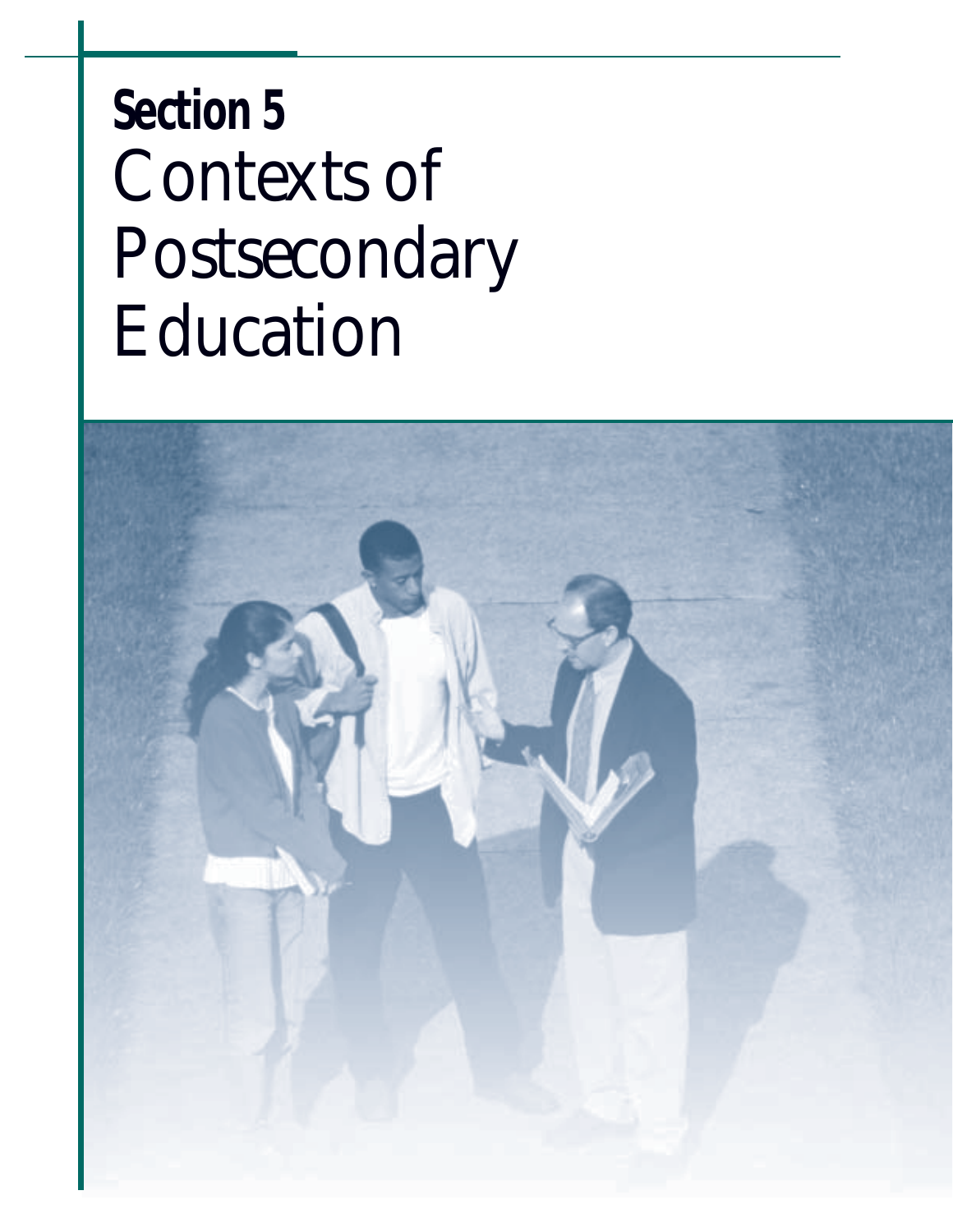# **Contents**

| <b>Characteristics of Postsecondary Students</b> |    |
|--------------------------------------------------|----|
|                                                  | 99 |
| Programs and Courses                             |    |
|                                                  |    |
| Learning Opportunities                           |    |
|                                                  |    |
|                                                  |    |
| Faculty                                          |    |
|                                                  |    |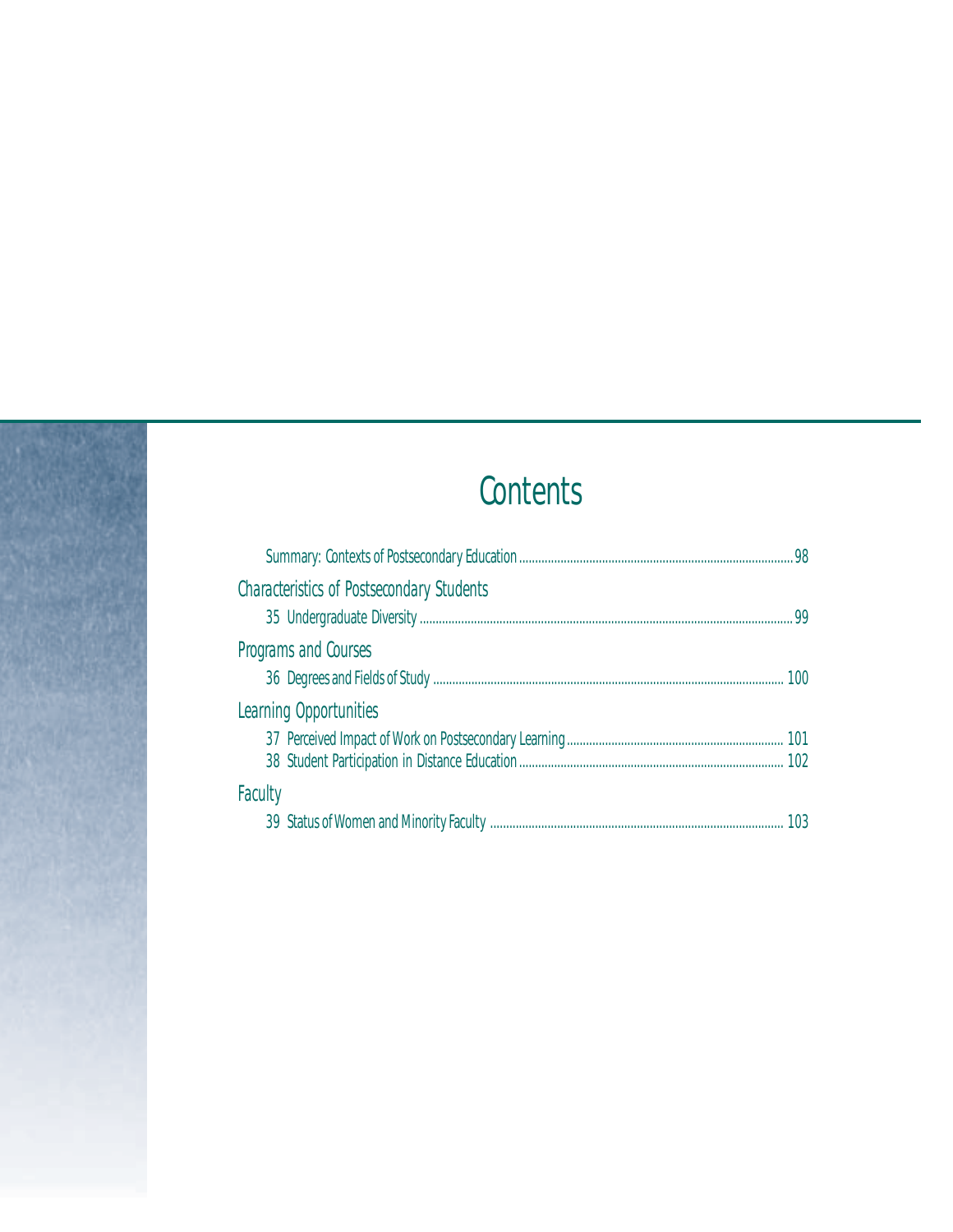#### **Summary: Contexts of Postsecondary Education**

The postsecondary education system encompasses various types of institutions, both public and private. These include less-than-2-year institutions providing short-term vocational training, 2-year institutions offering associate's degrees and vocational certificates, and 4-year colleges and universities offering bachelor's or higher degrees. This system serves not only recent high school graduates but also adults of all ages who enroll to fulfill a wide range of personal and career-related goals.

Although issues of student access, persistence, and attainment have been predominant concerns in postsecondary education (see section 3), the context in which postsecondary education is delivered has attracted considerable attention as well. With respect to students, issues of ongoing concern have included, for example, curriculum content,

student access to faculty and courses, the use of technology, and the availability of student support services. All of these issues must be addressed in the context of a diverse student body that varies in terms of age, sex, race/ethnicity, socioeconomic background, academic goals, and work and enrollment patterns. With respect to faculty, issues such as workload, tenure, salaries, allocation of time between teaching and research, and faculty diversity have been prominent.

The indicators in this section describe the undergraduate population, the programs and course of study they take, their learning opportunities, and the special programs in which they participate. They also describe the characteristics of faculty and how colleges and universities use faculty and other resources.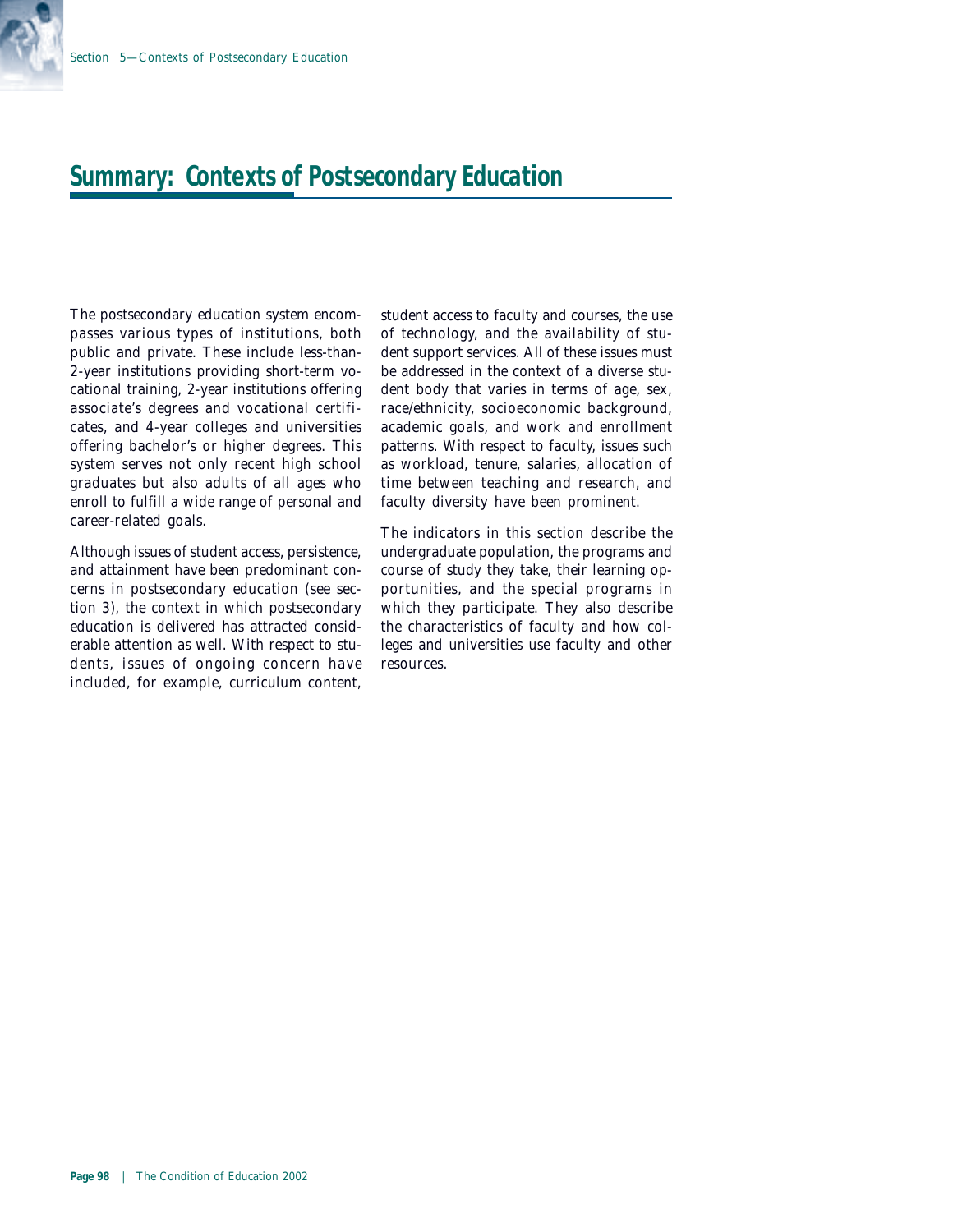# *Characteristics of Postsecondary Students*

#### **Undergraduate Diversity**

*Undergraduates display considerable diversity in their demographic, enrollment, and employment characteristics.*

Undergraduates who attend our nation's colleges and universities are not a homogeneous group. Many student demographic, enrollment, and employment characteristics are related to the risk of dropping out (NCES 97–578). Consequently, understanding the variation in the undergraduate population has implications for how institutions plan their programs and for meeting students' needs and promoting their success.

More than half of undergraduates were women in 1999–2000 (56 percent), and close to a third were other than White. Although traditional college-age students (23 years or younger) accounted for 57 percent of all undergraduates, 43 percent were age 24 or older. More than a quarter (27 percent) of undergraduates had dependents, 13 percent were single parents, and 80 percent were employed, including 39 percent who were employed full time. Also, 9 percent reported having some type of disability (see supplemental table 35-1).

In general, the distribution of students according to the characteristics just mentioned has changed little over the past 10 years, but two notable differences exist. First, the proportion of students who are White has decreased, while the proportion of students in each other racial/ethnic group has increased. Combined, minority students represented nearly a third of all undergraduates in 1999–2000, up from about a quarter in 1989–90. Second, the percentage of students working full time during the school year rose 7 percentage points during this period, while the percentage working part time fell 9 points. The percentage of students not working rose almost 2 points (see supplemental tables 35-1 and 35-2).

Many of these characteristics are related to the type of institution students attend. Students at public 2-year institutions are more likely to have dependents, work full time, and delay enrollment than those at 4-year institutions. These results are consistent with the fact that students at public 2-year institutions are older than those at 4-year institutions. Conversely, students at 4 year institutions, especially private not-for-profit doctorate-granting institutions, are more likely than those at 2-year institutions to be of traditional age, not work, and attend full time.



**UNDERGRADUATE DIVERSITY: Percentage of undergraduates with selected student characteristics: 1999–2000**

SOURCE: U.S. Department of Education, NCES. National Postsecondary Student Aid Study (NPSAS:2000).



Supplemental Notes 1, 9 Supplemental Tables 35-1, 35-2 NCES 97–578, NCES 2002–168

FOR MORE INFORMATION: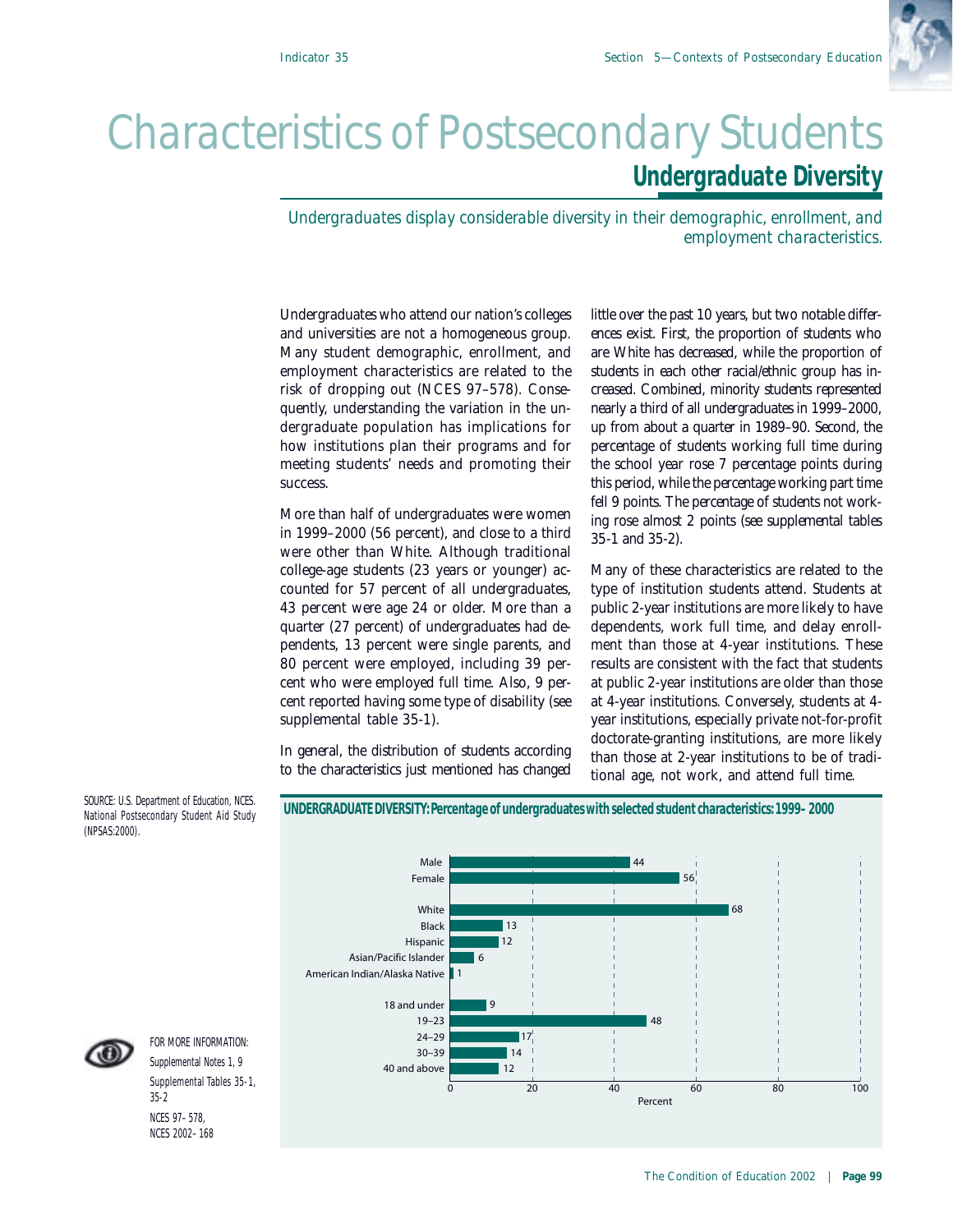# *Programs and Courses* **Degrees and Fields of Study**

*Over the past decade, the number of associate's degrees awarded has increased at a faster rate than the number of bachelor's degrees.*

The number of associate's degrees awarded between 1988–89 and 1999–2000 increased by 29 percent, from 437,000 to 565,000. In contrast, the number of bachelor's degrees awarded grew by 22 percent over the same time period, from 1,019,000 to 1,238,000 (see supplemental tables 36-1 and 36-2).

More associate's degrees were awarded in liberal arts/sciences, general studies, and humanities than in any other field in both 1988–89 and 1999–2000. Associate's degrees in these fields increased in both the number awarded (by 54 percent) and in the share of the total (from 28 to 33 percent). Business management/administrative services and health professions/related sciences had similar shares of all associate's degrees in 1999–2000 (16 and 15 percent, respectively). The number of associate's degrees awarded in business was similar in both years, but the number in health grew by 41 percent. In engineering-related technologies, the number of associate's degrees declined by 17 percent: this field accounted for 6 percent of all associate's degrees awarded in 1999–2000, down from 10 percent in 1988–89. The fields of visual/performing arts and computer/information sciences experienced dramatic growth (increasing by 109 and 159 percent, respectively), but each field accounted for only 3 to 4 percent of all associate's degrees awarded in 1999–2000 (see supplemental table 36-1).

At the bachelor's degree level, degrees awarded in business—the largest field in 1999–2000 increased their share of the total bachelor's degrees awarded between 1970–71 and 1988–89 (from 14 to 24 percent), but decreased their share between 1988–89 and 1999–2000 (from 24 to 21 percent). Conversely, bachelor's degrees awarded between 1970–71 and 1988–89 in education and social sciences/history—the second two largest fields in 1999–2000—decreased their shares between 1970–71 and 1988–89 and then remained relatively stable from 1988–89 to 1999–2000 (accounting for 9 to 11 percent of all degrees in both years, down from 21 and 19 percent in 1970–71). The fields with the next highest shares in 1999–2000, health professions and related sciences, psychology, and biological/life sciences, each accounted for between 4 and 6 percent of all bachelor's degrees awarded in both 1988–89 and 1999–2000 (see supplemental table 36-2).

**ASSOCIATE'S DEGREES: Number of associate's degrees conferred by Title IV degree-granting institutions, percentage of total, and percentage change, by field of study: 1988–89 and 1999–2000**

|                                                               | 1988-89              |                     |                      | 1999-2000           |                   |  |
|---------------------------------------------------------------|----------------------|---------------------|----------------------|---------------------|-------------------|--|
| Field of study                                                | Number of<br>degrees | Percent<br>of total | Number of<br>degrees | Percent<br>of total | Percent<br>change |  |
| Total <sup>1</sup>                                            | 436,764              | 100.0               | 564,933              | 100.0               | 29.3              |  |
| Liberal arts and sciences, general studies,<br>and humanities | 121,988              | 27.9                | 187,454              | 33.2                | 53.7              |  |
| Business management and administrative<br>services            | 92.481               | 21.2                | 92,274               | 16.3                | $-0.2$            |  |
| Health professions and related sciences                       | 59,535               | 13.6                | 84,081               | 14.9                | 41.2              |  |
| Engineering-related technologies                              | 42.593               | 9.8                 | 35,395               | 6.3                 | $-16.9$           |  |
| Marketing operations/marketing and<br>distribution            | 14,338               | 3.3                 | 5,557                | 1.0                 | $-61.2$           |  |
| Protective services                                           | 11,682               | 2.7                 | 16,298               | 2.9                 | 39.5              |  |
| Other academic <sup>2</sup>                                   | 8,194                | 1.9                 | 12,930               | 2.3                 | 57.8              |  |
| Visual and performing arts                                    | 8,178                | 1.9                 | 17,100               | 3.0                 | 109.1             |  |
| Computer and information sciences                             | 7,900                | 1.8                 | 20,450               | 3.6                 | 158.9             |  |
| Mechanics and repairers                                       | 7,769                | 1.8                 | 11.614               | 2.1                 | 49.5              |  |
| Multi/interdisciplinary studies                               | 7.737                | 1.8                 | 11.784               | 2.1                 | 52.3              |  |
| Precision production trades                                   | 7.414                | 1.7                 | 11.814               | 2.1                 | 59.3              |  |

1 Total includes other fields not shown.

2 Other academic includes area, ethnic, and cultural studies; biological/life sciences; English language and literature/letters; foreign languages and literatures; mathematics; philosophy and religion; physical sciences; psychology; and social sciences and history. Each field accounted for less than 1 percent of the total associate's degrees conferred in each year.

SOURCE: U.S. Department of Education, NCES. (2002). *Digest of Education Statistics 2001* (NCES 2002–130). Data from U.S. Department of Education, NCES. Integrated Postsecondary Education Data System (IPEDS), "Completions" surveys.

FOR MORE INFORMATION: Supplemental Tables 36-1, 36-2

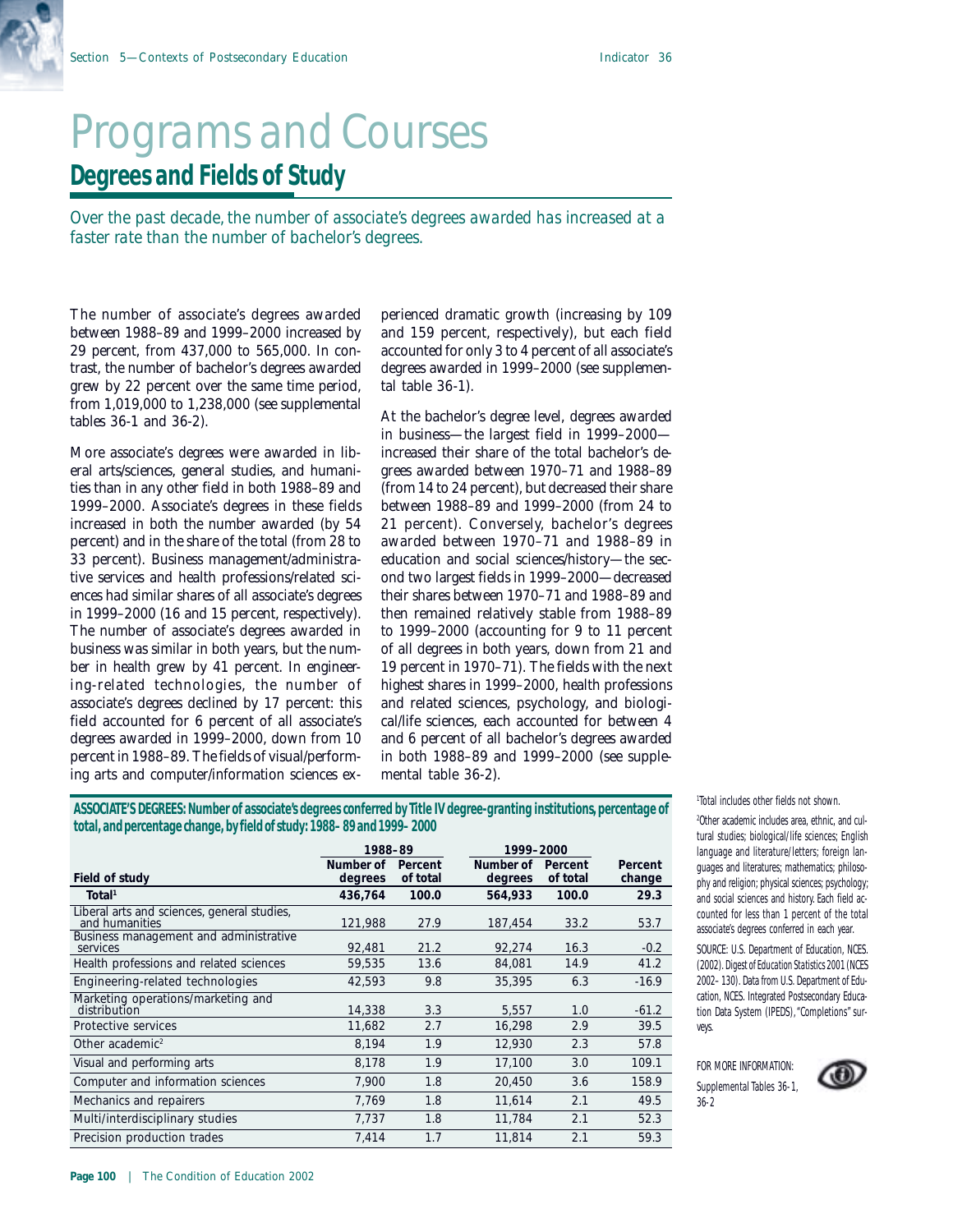# *Learning Opportunities* **Perceived Impact of Work on Postsecondary Learning**

*Undergraduates who work but identify themselves primarily as students are more likely to report that working negatively affects their academic performance as the number of hours worked per week increases.*

Eighty percent of undergraduates at 4- and lessthan-4-year institutions worked during the 1999–2000 school year: 48 percent of undergraduates identified themselves primarily as students working to meet school expenses and 32 percent as employees who decided to enroll in school. The remaining 20 percent of undergraduates did not work. Students who identified themselves as working to meet expenses worked an average of 26 hours per week, whereas those who considered themselves to be employees worked an average of 40 hours per week (see supplemental table 37-1).

Working can pay for or help offset some costs of schooling, but working can also limit students' opportunities to learn and have a negative effect on their grades. As the number of hours worked per week increased for those who identified themselves as primarily students, so did the likelihood of students indicating that work had a negative impact on their academic performance and that it limited their number of classes, class schedule, access to the library, and class choice. As an illustration, among students working to help pay for school expenses, 16

percent of those working 1 to 15 hours per week in 1999–2000 indicated that working had a negative effect on their grades. Thirty percent of students who worked 16 to 20 hours a week said the same, as did close to half of those who worked 35 or more hours (48 percent).

Of those who considered themselves primarily students, the percentage borrowing to pay for their education decreased as the number of hours worked per week increased. Almost half of students who worked 1 to 15 hours per week borrowed (49 percent), compared with 32 percent of students who worked 35 or more hours. Thus, students appear to be working as a substitute for borrowing.

Other research (NCES 98–088) has found a negative relationship between hours worked and persistence. Consequently, students must find an appropriate balance between working and studying. While borrowing to pay for education can leave students with a large debt, working long hours reduces the amount of time students have for studying and may decrease the likelihood that these students will finish their postsecondary education.

NOTE: Includes students at 4- and less-than-4 year institutions.

SOURCE: U.S. Department of Education, NCES. National Postsecondary Student Aid Study (NPSAS:2000).

**EFFECTS OF WORKING: Among undergraduates who considered themselves primarily students but worked to help pay for school expenses, the percentage reporting various effects of work on their schooling and the percentage who borrowed, by average hours worked per week: 1999–2000**

|                       | Limited   | Limited  | Limited   | Reduced | Negative  | <b>Borrowed</b>  |  |  |  |
|-----------------------|-----------|----------|-----------|---------|-----------|------------------|--|--|--|
|                       | number of | class    | access to | class   | effect on | to pay for       |  |  |  |
| Hours worked per week | classes   | schedule | library   | choice  |           | grades education |  |  |  |
| Total                 | 38.6      | 46.1     | 30.1      | 32.9    | 34.6      | 39.4             |  |  |  |
| $1 - 15$              | 14.5      | 19.6     | 12.2      | 12.1    | 16.2      | 48.8             |  |  |  |
| $16 - 20$             | 29.0      | 37.4     | 23.3      | 25.6    | 30.2      | 41.3             |  |  |  |
| $21 - 34$             | 41.3      | 50.7     | 32.4      | 35.7    | 39.9      | 37.8             |  |  |  |
| 35 or more            | 63.3      | 70.0     | 47.9      | 53.0    | 47.9      | 31.7             |  |  |  |



FOR MORE INFORMATION: Supplemental Note 1 Supplemental Table 37-1 NCES 98–084, NCES 98–088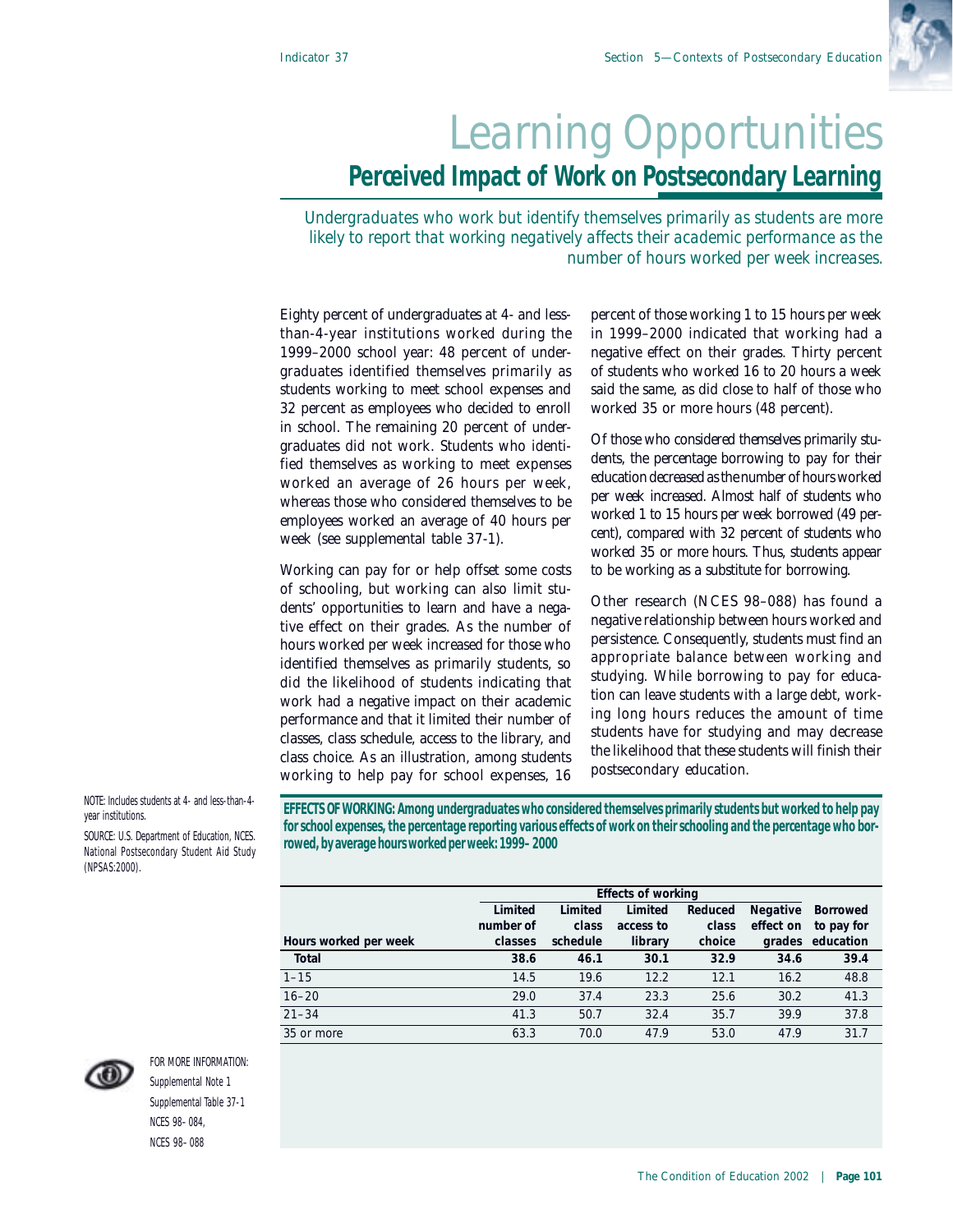# *Learning Opportunities* **Student Participation in Distance Education**

*Despite the proliferation of distance education offerings, fewer than one in 10 undergraduates enroll in these classes.*

Enrollments, course offerings, and availability of distance education increased rapidly during the 1990s. The percentage of 2- and 4 year institutions offering distance education classes rose from 33 to 44 percent between fall 1995 and 1997, and the number of such classes nearly doubled (NCES 2000–013). One-fifth of the nation's 2- and 4-year institutions also planned to start offering distance education courses between 1998 and 2001.

Despite the expansion of distance education offerings, 8 percent of undergraduates and 12 percent of master's students enrolled in such classes at postsecondary institutions in 1999– 2000. A higher percentage of students at public 2-year colleges than at 4-year institutions participated in distance education classes (9 versus 7 percent). Of the undergraduates who participated, more used the Internet (60 percent) than live audio or television (37 percent) or prerecorded audio or television (39 percent). Similarly, more master's students who participated in distance education classes used the Internet than live or prerecorded audio or television (68 percent versus 45 and 29 percent,

respectively). Among students who participated in distance education classes, master's students were more likely than undergraduates to report that their entire program was available through distance education. Finally, among students who participated, a higher proportion of both undergraduate and master's students were less satisfied than more satisfied with the quality of instruction they received in their distance education classes compared with their regular classes (see supplemental tables 38-1 and 38-2).

Among undergraduates, females (9 percent) were more likely than males (7 percent) to participate in distance education, as were students over age 24 than younger students and students who worked part time than students who worked full time (although some of these characteristics may be interrelated). Undergraduates who considered themselves "employees who study" were more likely to participate than students who considered themselves either "students who work" or "students who do not work" (see supplemental table 38-1).

**DISTANCE EDUCATION PARTICIPATION: Percentage of undergraduates who participated in distance education classes at postsecondary institutions, and percentage of participants with various experiences with distance education: 1999–2000**

|                                               |       |        | 4-year  |               |                |  |
|-----------------------------------------------|-------|--------|---------|---------------|----------------|--|
|                                               |       | 2-year | Private |               |                |  |
| Distance education characteristics            | Total | public | Total   | <b>Public</b> | not-for-profit |  |
| Total percentage participating <sup>1</sup>   | 7.6   | 9.0    | 6.6     | 6.9           | 6.1            |  |
| Percentage of participants <sup>2</sup>       |       |        |         |               |                |  |
| Type of distance education <sup>3</sup>       |       |        |         |               |                |  |
| Live TV/audio                                 | 37.3  | 39.3   | 34.1    | 36.6          | 27.5           |  |
| Prerecorded audio/TV                          | 39.3  | 43.8   | 33.2    | 31.5          | 37.7           |  |
| Internet                                      | 60.1  | 56.4   | 64.3    | 61.6          | 71.5           |  |
| Entire program available through distance     |       |        |         |               |                |  |
| education                                     | 29.0  | 28.8   | 27.8    | 27.1          | 29.8           |  |
| Level of satisfaction with distance education |       |        |         |               |                |  |
| classes compared with regular classes         |       |        |         |               |                |  |
| Total                                         | 100.0 | 100.0  | 100.0   | 100.0         | 100.0          |  |
| More satisfied                                | 22.6  | 24.0   | 19.9    | 20.2          | 19.1           |  |
| Equally satisfied                             | 47.1  | 45.1   | 51.2    | 51.1          | 51.6           |  |
| Less satisfied                                | 29.6  | 30.0   | 28.2    | 28.2          | 28.1           |  |

Denominator is total undergraduate population. 2 The denominator in the rows below is the number of undergraduate students who participated in distance education classes.

3 Type of distance education categories are not mutually exclusive.

NOTE: Includes students who participated in distance education at either the institution at which they were enrolled or both the institution at which they were enrolled and another institution. Students who participated in distance education only at an institution other than the one at which they were primarily enrolled were excluded. Percentages may not add to 100.0 due to rounding.

SOURCE: U.S. Department of Education, NCES. National Postsecondary Student Aid Study (NPSAS:2000).

FOR MORE INFORMATION: Supplemental Tables 38-1, 38-2



NCES 98–062, NCES 2000–013